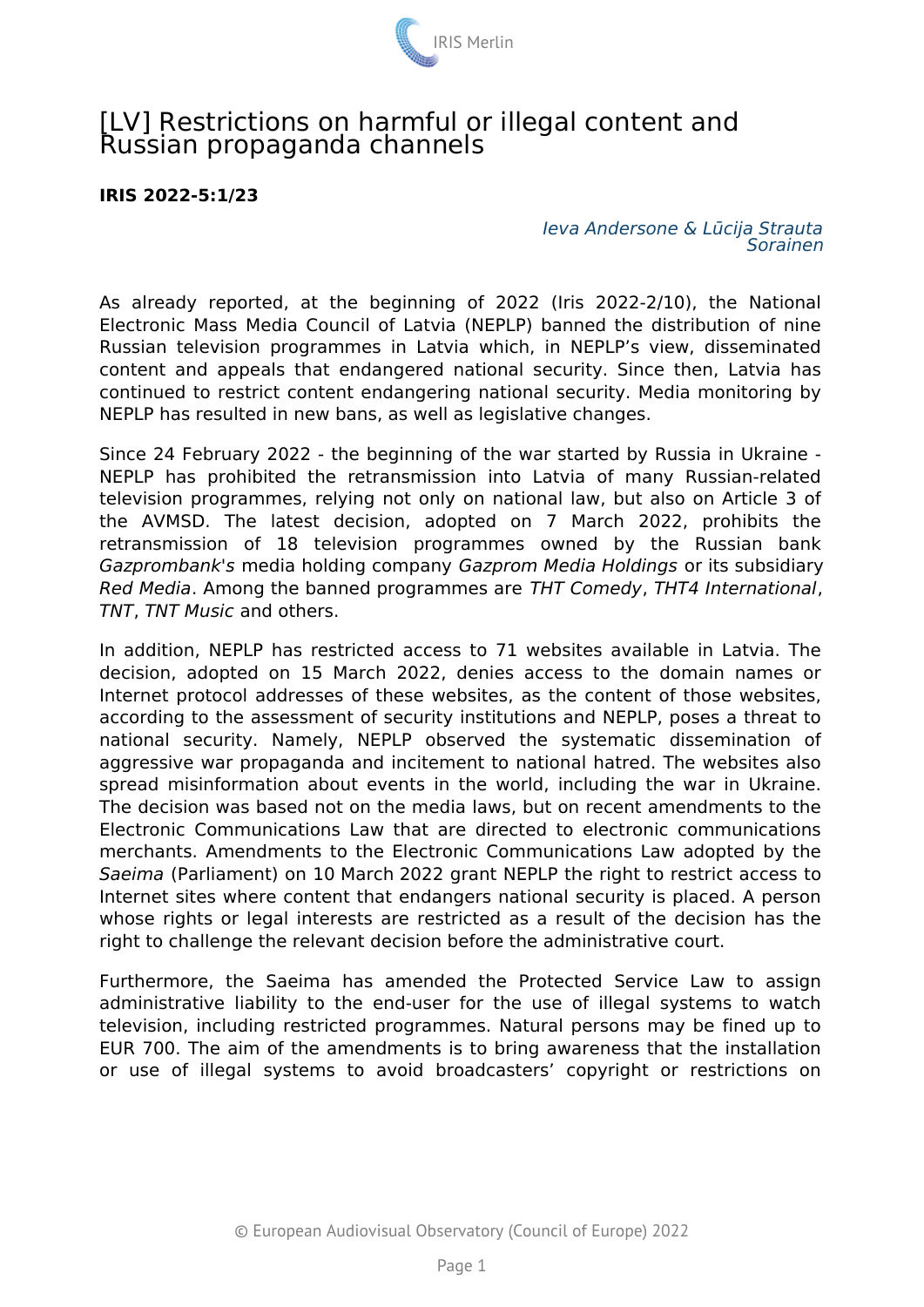harmful content for private purposes is illegal.

NEPLP turpina ierobe~ot Krievijas propagandas kan lu izplat+bu L

[https://www.neplpadome.lv/lv/sakums/padome/pad](https://www.neplpadome.lv/lv/sakums/padome/padomes-sedes/sedes-sadalas/neplp-turpina-ierobezot-krievijas-propagandas-kanalu-izplatibu-latvija.html)omes-sedes/sedes [sadalas/neplp-turpina-ierobezot-krievijas-propagandas-kan](https://www.neplpadome.lv/lv/sakums/padome/padomes-sedes/sedes-sadalas/neplp-turpina-ierobezot-krievijas-propagandas-kanalu-izplatibu-latvija.html)alu-izpla

NEPLP turpina ierobe~ot Krievijas propagandas kan lu izplat+bu L

[https://www.neplpadome.lv/lv/sakums/padome/pad](https://www.neplpadome.lv/lv/sakums/padome/padomes-sedes/sedes-sadalas/neplp-turpina-ierobezot-krievijas-propagandas-kanalu-izplatibu-latvija.html)omes-sedes/sedes [sadalas/neplp-turpina-ierobezot-krievijas-propagandas-kan](https://www.neplpadome.lv/lv/sakums/padome/padomes-sedes/sedes-sadalas/neplp-turpina-ierobezot-krievijas-propagandas-kanalu-izplatibu-latvija.html)alu-izpla

NEPLP turpina ierobe~ot Krievijas propagandas kan lu izplat+bu L

[https://www.neplpadome.lv/lv/sakums/padome/pad](https://www.neplpadome.lv/lv/sakums/padome/padomes-sedes/sedes-sadalas/neplp-turpina-ierobezot-krievijas-propagandas-kanalu-izplatibu-latvija.html)omes-sedes/sedes [sadalas/neplp-turpina-ierobezot-krievijas-propagandas-kan](https://www.neplpadome.lv/lv/sakums/padome/padomes-sedes/sedes-sadalas/neplp-turpina-ierobezot-krievijas-propagandas-kanalu-izplatibu-latvija.html)alu-izpla

NEPLP turpina ierobe~ot Krievijas propagandas kan lu izplat+bu L

[https://www.neplpadome.lv/lv/sakums/padome/pad](https://www.neplpadome.lv/lv/sakums/padome/padomes-sedes/sedes-sadalas/neplp-turpina-ierobezot-krievijas-propagandas-kanalu-izplatibu-latvija.html)omes-sedes/sedes [sadalas/neplp-turpina-ierobezot-krievijas-propagandas-kan](https://www.neplpadome.lv/lv/sakums/padome/padomes-sedes/sedes-sadalas/neplp-turpina-ierobezot-krievijas-propagandas-kanalu-izplatibu-latvija.html)alu-izpla

NEPLP turpina ierobe~ot Krievijas propagandas kan lu izplat+bu L

[https://www.neplpadome.lv/lv/sakums/padome/pad](https://www.neplpadome.lv/lv/sakums/padome/padomes-sedes/sedes-sadalas/neplp-turpina-ierobezot-krievijas-propagandas-kanalu-izplatibu-latvija.html)omes-sedes/sedes [sadalas/neplp-turpina-ierobezot-krievijas-propagandas-kan](https://www.neplpadome.lv/lv/sakums/padome/padomes-sedes/sedes-sadalas/neplp-turpina-ierobezot-krievijas-propagandas-kanalu-izplatibu-latvija.html)alu-izpla

NEPLP turpina ierobe~ot Krievijas propagandas kan lu izplat+bu L

[https://www.neplpadome.lv/lv/sakums/padome/pad](https://www.neplpadome.lv/lv/sakums/padome/padomes-sedes/sedes-sadalas/neplp-turpina-ierobezot-krievijas-propagandas-kanalu-izplatibu-latvija.html)omes-sedes/sedes [sadalas/neplp-turpina-ierobezot-krievijas-propagandas-kan](https://www.neplpadome.lv/lv/sakums/padome/padomes-sedes/sedes-sadalas/neplp-turpina-ierobezot-krievijas-propagandas-kanalu-izplatibu-latvija.html)alu-izpla

NEPLP turpina ierobe~ot Krievijas propagandas kan lu izplat+bu L

[https://www.neplpadome.lv/lv/sakums/padome/pad](https://www.neplpadome.lv/lv/sakums/padome/padomes-sedes/sedes-sadalas/neplp-turpina-ierobezot-krievijas-propagandas-kanalu-izplatibu-latvija.html)omes-sedes/sedes [sadalas/neplp-turpina-ierobezot-krievijas-propagandas-kan](https://www.neplpadome.lv/lv/sakums/padome/padomes-sedes/sedes-sadalas/neplp-turpina-ierobezot-krievijas-propagandas-kanalu-izplatibu-latvija.html)alu-izpla

NEPLP turpina ierobe~ot Krievijas propagandas kan lu izplat+bu L

[https://www.neplpadome.lv/lv/sakums/padome/pad](https://www.neplpadome.lv/lv/sakums/padome/padomes-sedes/sedes-sadalas/neplp-turpina-ierobezot-krievijas-propagandas-kanalu-izplatibu-latvija.html)omes-sedes/sedes [sadalas/neplp-turpina-ierobezot-krievijas-propagandas-kan](https://www.neplpadome.lv/lv/sakums/padome/padomes-sedes/sedes-sadalas/neplp-turpina-ierobezot-krievijas-propagandas-kanalu-izplatibu-latvija.html)alu-izpla

NEPLP turpina ierobe~ot Krievijas propagandas kan lu izplat+bu L

[https://www.neplpadome.lv/lv/sakums/padome/pad](https://www.neplpadome.lv/lv/sakums/padome/padomes-sedes/sedes-sadalas/neplp-turpina-ierobezot-krievijas-propagandas-kanalu-izplatibu-latvija.html)omes-sedes/sedes [sadalas/neplp-turpina-ierobezot-krievijas-propagandas-kan](https://www.neplpadome.lv/lv/sakums/padome/padomes-sedes/sedes-sadalas/neplp-turpina-ierobezot-krievijas-propagandas-kanalu-izplatibu-latvija.html)alu-izpla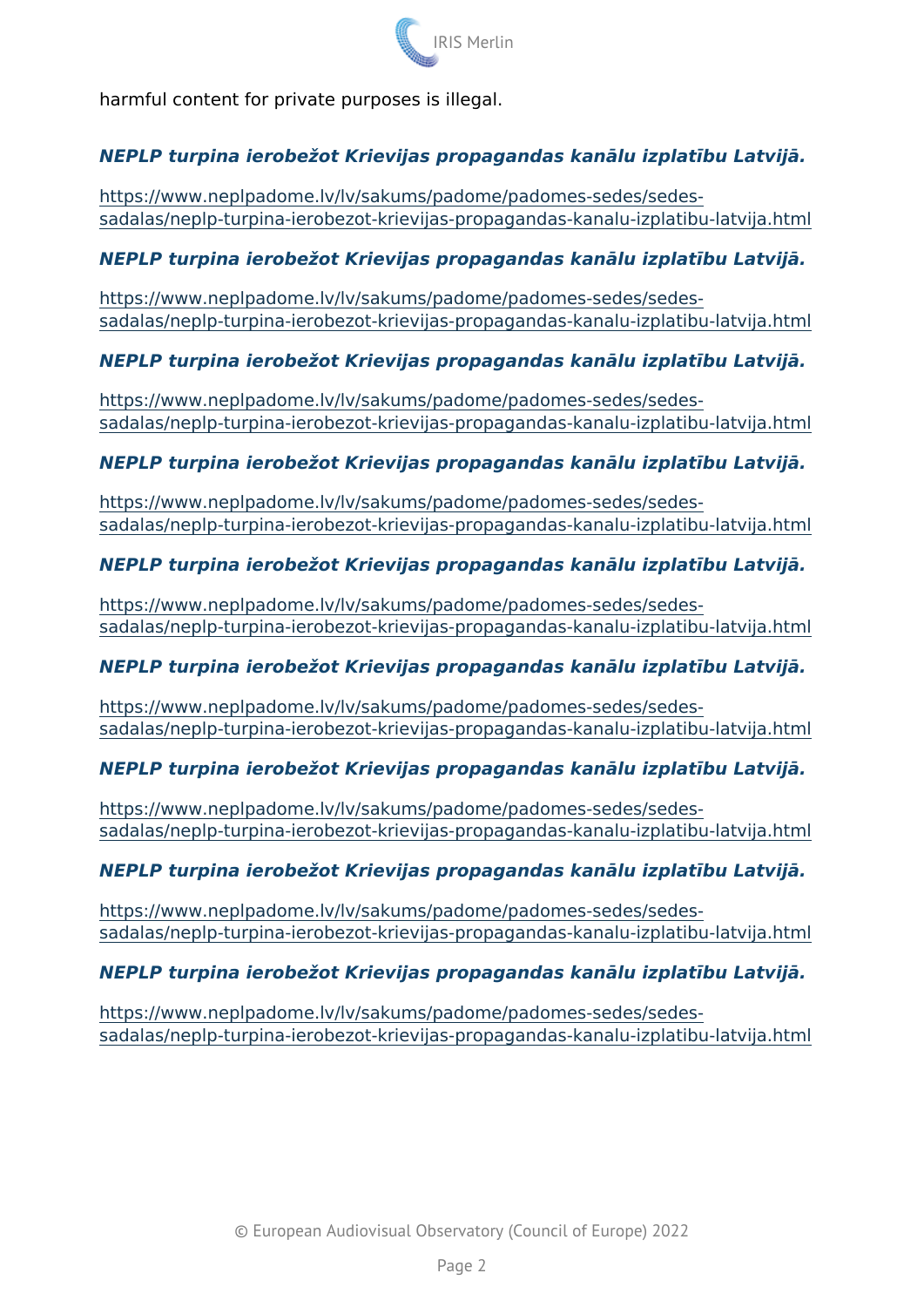NEPLP turpina ierobe~ot Krievijas propagandas kan lu izplat+bu L

[https://www.neplpadome.lv/lv/sakums/padome/pad](https://www.neplpadome.lv/lv/sakums/padome/padomes-sedes/sedes-sadalas/neplp-turpina-ierobezot-krievijas-propagandas-kanalu-izplatibu-latvija.html)omes-sedes/sedes [sadalas/neplp-turpina-ierobezot-krievijas-propagandas-kan](https://www.neplpadome.lv/lv/sakums/padome/padomes-sedes/sedes-sadalas/neplp-turpina-ierobezot-krievijas-propagandas-kanalu-izplatibu-latvija.html)alu-izpla

NEPLP turpina ierobe~ot Krievijas propagandas kan lu izplat+bu L

[https://www.neplpadome.lv/lv/sakums/padome/pad](https://www.neplpadome.lv/lv/sakums/padome/padomes-sedes/sedes-sadalas/neplp-turpina-ierobezot-krievijas-propagandas-kanalu-izplatibu-latvija.html)omes-sedes/sedes [sadalas/neplp-turpina-ierobezot-krievijas-propagandas-kan](https://www.neplpadome.lv/lv/sakums/padome/padomes-sedes/sedes-sadalas/neplp-turpina-ierobezot-krievijas-propagandas-kanalu-izplatibu-latvija.html)alu-izpla

NEPLP continues to restrict the spread of Russian propaganda of

NEPLP continues to restrict the spread of Russian propaganda cl NEPLP continues to restrict the spread of Russian propaganda cl NEPLP continues to restrict the spread of Russian propaganda cl NEPLP continues to restrict the spread of Russian propaganda cl  $NEPLP$  continues to restrict the spread of Russian propaganda channels NEPLP continues to restrict the spread of Russian propaganda ch NEPLP continues to restrict the spread of Russian propaganda cha NEPLP continues to restrict the spread of Russian propaganda cha NEPLP continues to restrict the spread of Russian propaganda cha

 $NEPLP$  saist+b ar apdraud jumu valsts droa+bai ierobe~o 71 t+m Latvij.

[https://www.neplpadome.lv/lv/sakums/padome/pad](https://www.neplpadome.lv/lv/sakums/padome/padomes-sedes/sedes-sadalas/neplp-saistiba-ar-apdraudejumu-valsts-drosibai-ierobezo-71-timeklvietni-latvija.html)omes-sedes/sedes [sadalas/neplp-saistiba-ar-apdraudejumu-valsts-drosibai-i](https://www.neplpadome.lv/lv/sakums/padome/padomes-sedes/sedes-sadalas/neplp-saistiba-ar-apdraudejumu-valsts-drosibai-ierobezo-71-timeklvietni-latvija.html)erobezo-7<sup>-</sup> [latvija.h](https://www.neplpadome.lv/lv/sakums/padome/padomes-sedes/sedes-sadalas/neplp-saistiba-ar-apdraudejumu-valsts-drosibai-ierobezo-71-timeklvietni-latvija.html)tml

 $NEPLP$  saist+b ar apdraud jumu valsts droa+bai ierobe~o 71 t+m Latvij.

[https://www.neplpadome.lv/lv/sakums/padome/pad](https://www.neplpadome.lv/lv/sakums/padome/padomes-sedes/sedes-sadalas/neplp-saistiba-ar-apdraudejumu-valsts-drosibai-ierobezo-71-timeklvietni-latvija.html)omes-sedes/sedes [sadalas/neplp-saistiba-ar-apdraudejumu-valsts-drosibai-i](https://www.neplpadome.lv/lv/sakums/padome/padomes-sedes/sedes-sadalas/neplp-saistiba-ar-apdraudejumu-valsts-drosibai-ierobezo-71-timeklvietni-latvija.html)erobezo-7<sup>-</sup> [latvija.h](https://www.neplpadome.lv/lv/sakums/padome/padomes-sedes/sedes-sadalas/neplp-saistiba-ar-apdraudejumu-valsts-drosibai-ierobezo-71-timeklvietni-latvija.html)tml

NEPLP saist+b ar apdraud jumu valsts droa+bai ierobe~o 71 t+m Latvij.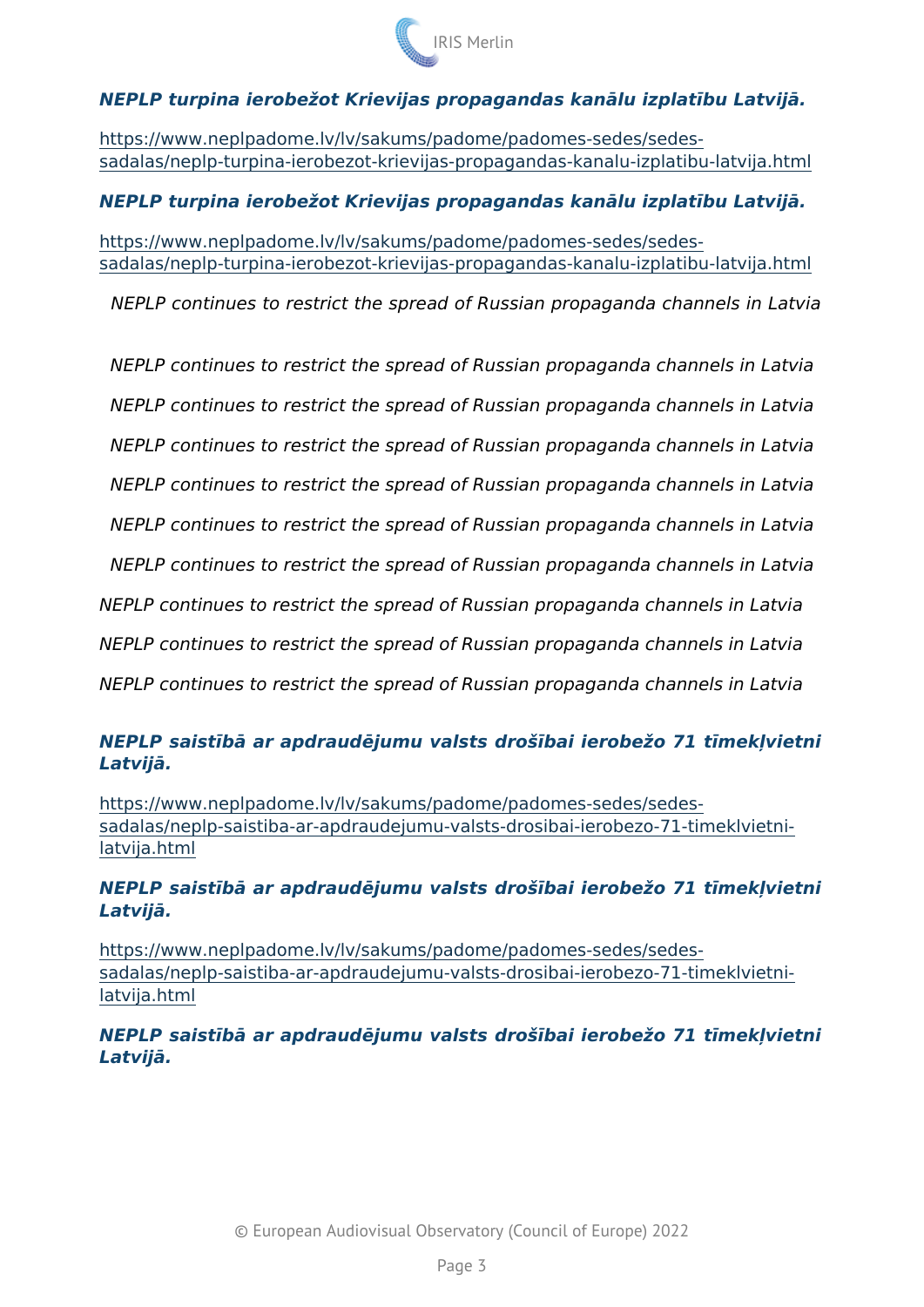[https://www.neplpadome.lv/lv/sakums/padome/pad](https://www.neplpadome.lv/lv/sakums/padome/padomes-sedes/sedes-sadalas/neplp-saistiba-ar-apdraudejumu-valsts-drosibai-ierobezo-71-timeklvietni-latvija.html)omes-sedes/sedes [sadalas/neplp-saistiba-ar-apdraudejumu-valsts-drosibai-i](https://www.neplpadome.lv/lv/sakums/padome/padomes-sedes/sedes-sadalas/neplp-saistiba-ar-apdraudejumu-valsts-drosibai-ierobezo-71-timeklvietni-latvija.html)erobezo-7<sup>-</sup> [latvija.h](https://www.neplpadome.lv/lv/sakums/padome/padomes-sedes/sedes-sadalas/neplp-saistiba-ar-apdraudejumu-valsts-drosibai-ierobezo-71-timeklvietni-latvija.html)tml

 $NEPLP$  saist+b ar apdraud jumu valsts droa+bai ierobe~o 71 t+m Latvij.

[https://www.neplpadome.lv/lv/sakums/padome/pad](https://www.neplpadome.lv/lv/sakums/padome/padomes-sedes/sedes-sadalas/neplp-saistiba-ar-apdraudejumu-valsts-drosibai-ierobezo-71-timeklvietni-latvija.html)omes-sedes/sedes [sadalas/neplp-saistiba-ar-apdraudejumu-valsts-drosibai-i](https://www.neplpadome.lv/lv/sakums/padome/padomes-sedes/sedes-sadalas/neplp-saistiba-ar-apdraudejumu-valsts-drosibai-ierobezo-71-timeklvietni-latvija.html)erobezo-7<sup>-</sup> [latvija.h](https://www.neplpadome.lv/lv/sakums/padome/padomes-sedes/sedes-sadalas/neplp-saistiba-ar-apdraudejumu-valsts-drosibai-ierobezo-71-timeklvietni-latvija.html)tml

 $NEPLP$  saist+b ar apdraud jumu valsts droa+bai ierobe~o 71 t+m Latvij.

[https://www.neplpadome.lv/lv/sakums/padome/pad](https://www.neplpadome.lv/lv/sakums/padome/padomes-sedes/sedes-sadalas/neplp-saistiba-ar-apdraudejumu-valsts-drosibai-ierobezo-71-timeklvietni-latvija.html)omes-sedes/sedes [sadalas/neplp-saistiba-ar-apdraudejumu-valsts-drosibai-i](https://www.neplpadome.lv/lv/sakums/padome/padomes-sedes/sedes-sadalas/neplp-saistiba-ar-apdraudejumu-valsts-drosibai-ierobezo-71-timeklvietni-latvija.html)erobezo-7<sup>-</sup> [latvija.h](https://www.neplpadome.lv/lv/sakums/padome/padomes-sedes/sedes-sadalas/neplp-saistiba-ar-apdraudejumu-valsts-drosibai-ierobezo-71-timeklvietni-latvija.html)tml

NEPLP saist+b ar apdraud jumu valsts droa+bai ierobe~o 71 t+m Latvij.

[https://www.neplpadome.lv/lv/sakums/padome/pad](https://www.neplpadome.lv/lv/sakums/padome/padomes-sedes/sedes-sadalas/neplp-saistiba-ar-apdraudejumu-valsts-drosibai-ierobezo-71-timeklvietni-latvija.html)omes-sedes/sedes [sadalas/neplp-saistiba-ar-apdraudejumu-valsts-drosibai-i](https://www.neplpadome.lv/lv/sakums/padome/padomes-sedes/sedes-sadalas/neplp-saistiba-ar-apdraudejumu-valsts-drosibai-ierobezo-71-timeklvietni-latvija.html)erobezo-7<sup>-</sup> [latvija.h](https://www.neplpadome.lv/lv/sakums/padome/padomes-sedes/sedes-sadalas/neplp-saistiba-ar-apdraudejumu-valsts-drosibai-ierobezo-71-timeklvietni-latvija.html)tml

NEPLP saist+b ar apdraud jumu valsts droa+bai ierobe~o 71 t+m Latvij.

[https://www.neplpadome.lv/lv/sakums/padome/pad](https://www.neplpadome.lv/lv/sakums/padome/padomes-sedes/sedes-sadalas/neplp-saistiba-ar-apdraudejumu-valsts-drosibai-ierobezo-71-timeklvietni-latvija.html)omes-sedes/sedes [sadalas/neplp-saistiba-ar-apdraudejumu-valsts-drosibai-i](https://www.neplpadome.lv/lv/sakums/padome/padomes-sedes/sedes-sadalas/neplp-saistiba-ar-apdraudejumu-valsts-drosibai-ierobezo-71-timeklvietni-latvija.html)erobezo-7<sup>-</sup> [latvija.h](https://www.neplpadome.lv/lv/sakums/padome/padomes-sedes/sedes-sadalas/neplp-saistiba-ar-apdraudejumu-valsts-drosibai-ierobezo-71-timeklvietni-latvija.html)tml

 $NEPLP$  saist+b ar apdraud jumu valsts droa+bai ierobe~o 71 t+m Latvij.

[https://www.neplpadome.lv/lv/sakums/padome/pad](https://www.neplpadome.lv/lv/sakums/padome/padomes-sedes/sedes-sadalas/neplp-saistiba-ar-apdraudejumu-valsts-drosibai-ierobezo-71-timeklvietni-latvija.html)omes-sedes/sedes [sadalas/neplp-saistiba-ar-apdraudejumu-valsts-drosibai-i](https://www.neplpadome.lv/lv/sakums/padome/padomes-sedes/sedes-sadalas/neplp-saistiba-ar-apdraudejumu-valsts-drosibai-ierobezo-71-timeklvietni-latvija.html)erobezo-7<sup>-</sup> [latvija.h](https://www.neplpadome.lv/lv/sakums/padome/padomes-sedes/sedes-sadalas/neplp-saistiba-ar-apdraudejumu-valsts-drosibai-ierobezo-71-timeklvietni-latvija.html)tml

 $NEPLP$  saist+b ar apdraud jumu valsts droa+bai ierobe~o 71 t+m Latvij.

[https://www.neplpadome.lv/lv/sakums/padome/pad](https://www.neplpadome.lv/lv/sakums/padome/padomes-sedes/sedes-sadalas/neplp-saistiba-ar-apdraudejumu-valsts-drosibai-ierobezo-71-timeklvietni-latvija.html)omes-sedes/sedes [sadalas/neplp-saistiba-ar-apdraudejumu-valsts-drosibai-i](https://www.neplpadome.lv/lv/sakums/padome/padomes-sedes/sedes-sadalas/neplp-saistiba-ar-apdraudejumu-valsts-drosibai-ierobezo-71-timeklvietni-latvija.html)erobezo-7<sup>-</sup> [latvija.h](https://www.neplpadome.lv/lv/sakums/padome/padomes-sedes/sedes-sadalas/neplp-saistiba-ar-apdraudejumu-valsts-drosibai-ierobezo-71-timeklvietni-latvija.html)tml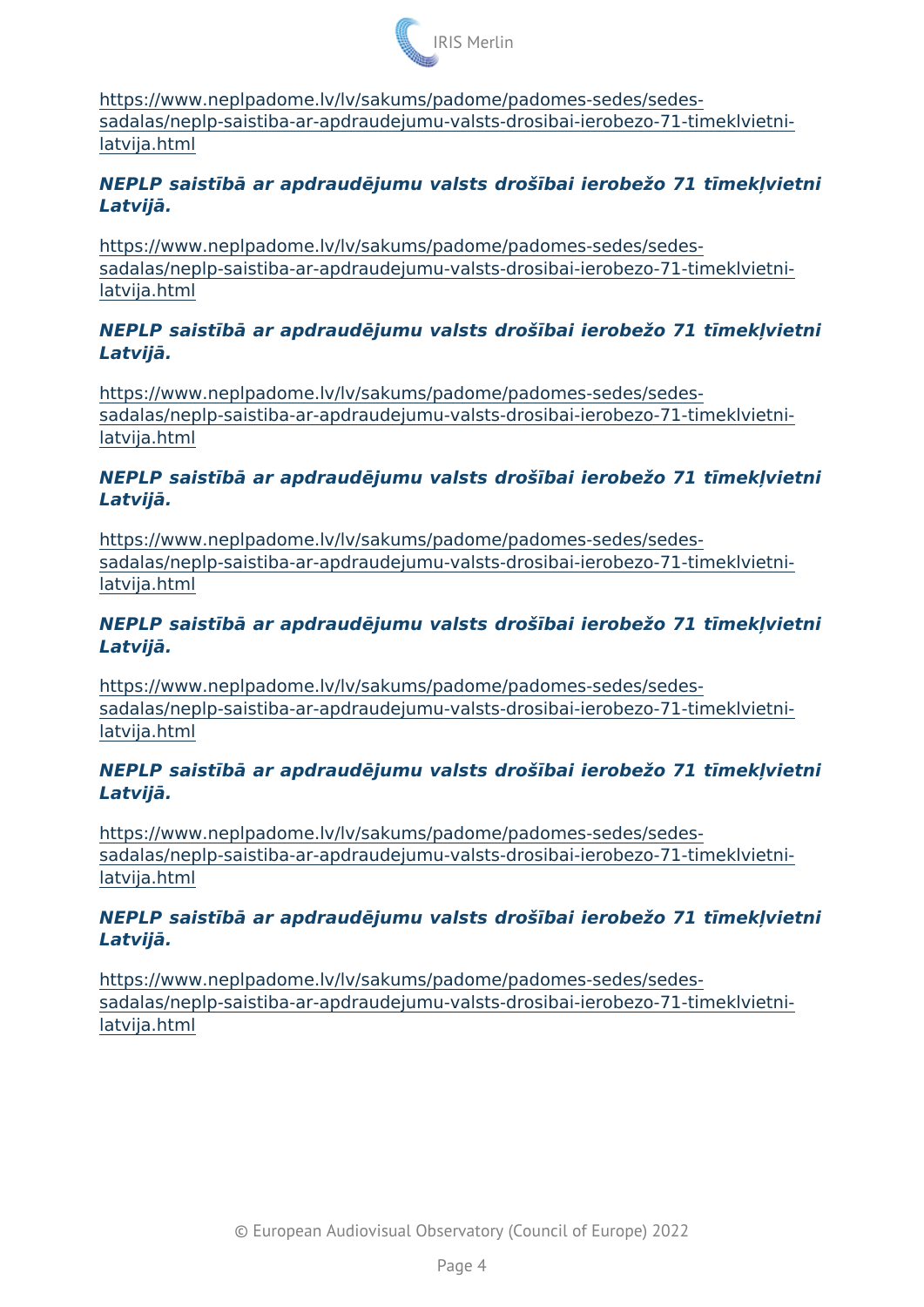$NEPLP$  saist+b ar apdraud jumu valsts droa+bai ierobe~o 71 t+m Latvij.

[https://www.neplpadome.lv/lv/sakums/padome/pad](https://www.neplpadome.lv/lv/sakums/padome/padomes-sedes/sedes-sadalas/neplp-saistiba-ar-apdraudejumu-valsts-drosibai-ierobezo-71-timeklvietni-latvija.html)omes-sedes/sedes [sadalas/neplp-saistiba-ar-apdraudejumu-valsts-drosibai-i](https://www.neplpadome.lv/lv/sakums/padome/padomes-sedes/sedes-sadalas/neplp-saistiba-ar-apdraudejumu-valsts-drosibai-ierobezo-71-timeklvietni-latvija.html)erobezo-7<sup>-</sup> [latvija.h](https://www.neplpadome.lv/lv/sakums/padome/padomes-sedes/sedes-sadalas/neplp-saistiba-ar-apdraudejumu-valsts-drosibai-ierobezo-71-timeklvietni-latvija.html)tml

NEPLP saist+b ar apdraud jumu valsts droa+bai ierobe~o 71 t+m Latvij.

[https://www.neplpadome.lv/lv/sakums/padome/pad](https://www.neplpadome.lv/lv/sakums/padome/padomes-sedes/sedes-sadalas/neplp-saistiba-ar-apdraudejumu-valsts-drosibai-ierobezo-71-timeklvietni-latvija.html)omes-sedes/sedes [sadalas/neplp-saistiba-ar-apdraudejumu-valsts-drosibai-i](https://www.neplpadome.lv/lv/sakums/padome/padomes-sedes/sedes-sadalas/neplp-saistiba-ar-apdraudejumu-valsts-drosibai-ierobezo-71-timeklvietni-latvija.html)erobezo-7<sup>-</sup> [latvija.h](https://www.neplpadome.lv/lv/sakums/padome/padomes-sedes/sedes-sadalas/neplp-saistiba-ar-apdraudejumu-valsts-drosibai-ierobezo-71-timeklvietni-latvija.html)tml

Press release: the NEPLP restricts 71 website in Latvia due to public security Press release: the NEPLP restricts 71 website in Latvia due to public security Press release: the NEPLP restricts 71 website in Latvia due to

public security

Press release: the NEPLP restricts 71 website in Latvia due to public security

Press release: the NEPLP restricts 71 website in Latvia due to public security

Press release: the NEPLP restricts 71 website in Latvia due to public security

Press release: the NEPLP restricts 71 website in Latvia due to public security

Press release: the NEPLP restricts 71 website in Latvia due to public security

Press release: the NEPLP restricts 71 website in Latvia due to public security

Press release: the NEPLP restricts 71 website in Latvia due to public security

Press release: the NEPLP restricts 71 website in Latvia due to public security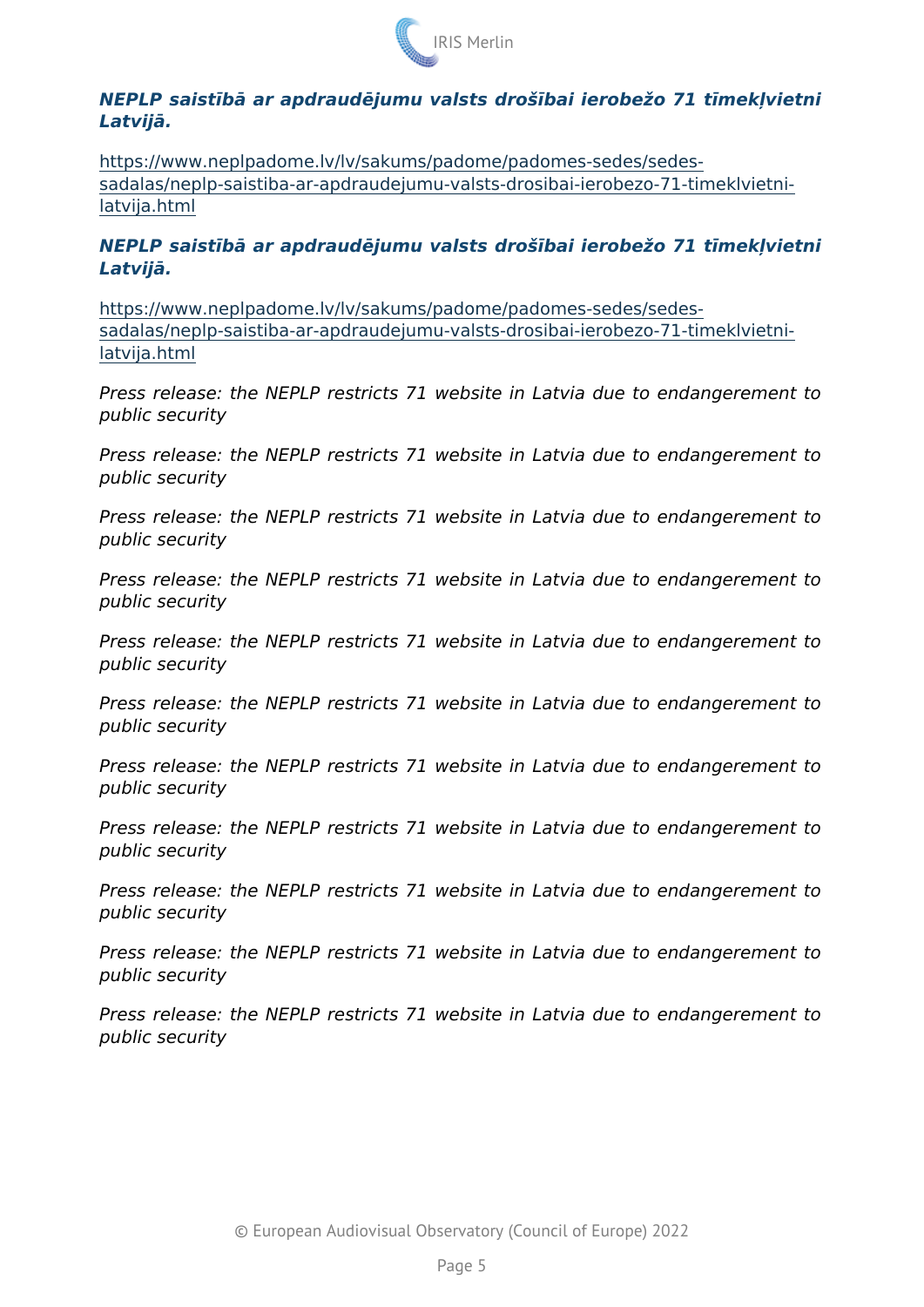NEPLP aizliedz 18 Krievijas telev+zijas programmu izplat+aanu.

[https://www.neplpadome.lv/lv/sakums/padome/pad](https://www.neplpadome.lv/lv/sakums/padome/padomes-sedes/sedes-sadalas/neplp-aizliedz-18-krievijas-televizijas-programmu-izplatisanu.html)omes-sedes/sedes [sadalas/neplp-aizliedz-18-krievijas-televizijas-progr](https://www.neplpadome.lv/lv/sakums/padome/padomes-sedes/sedes-sadalas/neplp-aizliedz-18-krievijas-televizijas-programmu-izplatisanu.html)ammu-izplatisa

NEPLP aizliedz 18 Krievijas telev+zijas programmu izplat+aanu.

[https://www.neplpadome.lv/lv/sakums/padome/pad](https://www.neplpadome.lv/lv/sakums/padome/padomes-sedes/sedes-sadalas/neplp-aizliedz-18-krievijas-televizijas-programmu-izplatisanu.html)omes-sedes/sedes [sadalas/neplp-aizliedz-18-krievijas-televizijas-progr](https://www.neplpadome.lv/lv/sakums/padome/padomes-sedes/sedes-sadalas/neplp-aizliedz-18-krievijas-televizijas-programmu-izplatisanu.html)ammu-izplatisa

NEPLP aizliedz 18 Krievijas telev+zijas programmu izplat+aanu.

[https://www.neplpadome.lv/lv/sakums/padome/pad](https://www.neplpadome.lv/lv/sakums/padome/padomes-sedes/sedes-sadalas/neplp-aizliedz-18-krievijas-televizijas-programmu-izplatisanu.html)omes-sedes/sedes [sadalas/neplp-aizliedz-18-krievijas-televizijas-progr](https://www.neplpadome.lv/lv/sakums/padome/padomes-sedes/sedes-sadalas/neplp-aizliedz-18-krievijas-televizijas-programmu-izplatisanu.html)ammu-izplatisa

NEPLP aizliedz 18 Krievijas telev+zijas programmu izplat+aanu.

[https://www.neplpadome.lv/lv/sakums/padome/pad](https://www.neplpadome.lv/lv/sakums/padome/padomes-sedes/sedes-sadalas/neplp-aizliedz-18-krievijas-televizijas-programmu-izplatisanu.html)omes-sedes/sedes [sadalas/neplp-aizliedz-18-krievijas-televizijas-progr](https://www.neplpadome.lv/lv/sakums/padome/padomes-sedes/sedes-sadalas/neplp-aizliedz-18-krievijas-televizijas-programmu-izplatisanu.html)ammu-izplatisa

NEPLP aizliedz 18 Krievijas telev+zijas programmu izplat+aanu.

[https://www.neplpadome.lv/lv/sakums/padome/pad](https://www.neplpadome.lv/lv/sakums/padome/padomes-sedes/sedes-sadalas/neplp-aizliedz-18-krievijas-televizijas-programmu-izplatisanu.html)omes-sedes/sedes [sadalas/neplp-aizliedz-18-krievijas-televizijas-progr](https://www.neplpadome.lv/lv/sakums/padome/padomes-sedes/sedes-sadalas/neplp-aizliedz-18-krievijas-televizijas-programmu-izplatisanu.html)ammu-izplatisa

NEPLP aizliedz 18 Krievijas telev+zijas programmu izplat+aanu.

[https://www.neplpadome.lv/lv/sakums/padome/pad](https://www.neplpadome.lv/lv/sakums/padome/padomes-sedes/sedes-sadalas/neplp-aizliedz-18-krievijas-televizijas-programmu-izplatisanu.html)omes-sedes/sedes [sadalas/neplp-aizliedz-18-krievijas-televizijas-progr](https://www.neplpadome.lv/lv/sakums/padome/padomes-sedes/sedes-sadalas/neplp-aizliedz-18-krievijas-televizijas-programmu-izplatisanu.html)ammu-izplatisa

NEPLP aizliedz 18 Krievijas telev+zijas programmu izplat+aanu.

[https://www.neplpadome.lv/lv/sakums/padome/pad](https://www.neplpadome.lv/lv/sakums/padome/padomes-sedes/sedes-sadalas/neplp-aizliedz-18-krievijas-televizijas-programmu-izplatisanu.html)omes-sedes/sedes [sadalas/neplp-aizliedz-18-krievijas-televizijas-progr](https://www.neplpadome.lv/lv/sakums/padome/padomes-sedes/sedes-sadalas/neplp-aizliedz-18-krievijas-televizijas-programmu-izplatisanu.html)ammu-izplatisa

NEPLP aizliedz 18 Krievijas telev+zijas programmu izplat+aanu.

[https://www.neplpadome.lv/lv/sakums/padome/pad](https://www.neplpadome.lv/lv/sakums/padome/padomes-sedes/sedes-sadalas/neplp-aizliedz-18-krievijas-televizijas-programmu-izplatisanu.html)omes-sedes/sedes [sadalas/neplp-aizliedz-18-krievijas-televizijas-progr](https://www.neplpadome.lv/lv/sakums/padome/padomes-sedes/sedes-sadalas/neplp-aizliedz-18-krievijas-televizijas-programmu-izplatisanu.html)ammu-izplatisa

NEPLP aizliedz 18 Krievijas telev+zijas programmu izplat+aanu.

[https://www.neplpadome.lv/lv/sakums/padome/pad](https://www.neplpadome.lv/lv/sakums/padome/padomes-sedes/sedes-sadalas/neplp-aizliedz-18-krievijas-televizijas-programmu-izplatisanu.html)omes-sedes/sedes [sadalas/neplp-aizliedz-18-krievijas-televizijas-progr](https://www.neplpadome.lv/lv/sakums/padome/padomes-sedes/sedes-sadalas/neplp-aizliedz-18-krievijas-televizijas-programmu-izplatisanu.html)ammu-izplatisa

NEPLP aizliedz 18 Krievijas telev+zijas programmu izplat+aanu.

[https://www.neplpadome.lv/lv/sakums/padome/pad](https://www.neplpadome.lv/lv/sakums/padome/padomes-sedes/sedes-sadalas/neplp-aizliedz-18-krievijas-televizijas-programmu-izplatisanu.html)omes-sedes/sedes-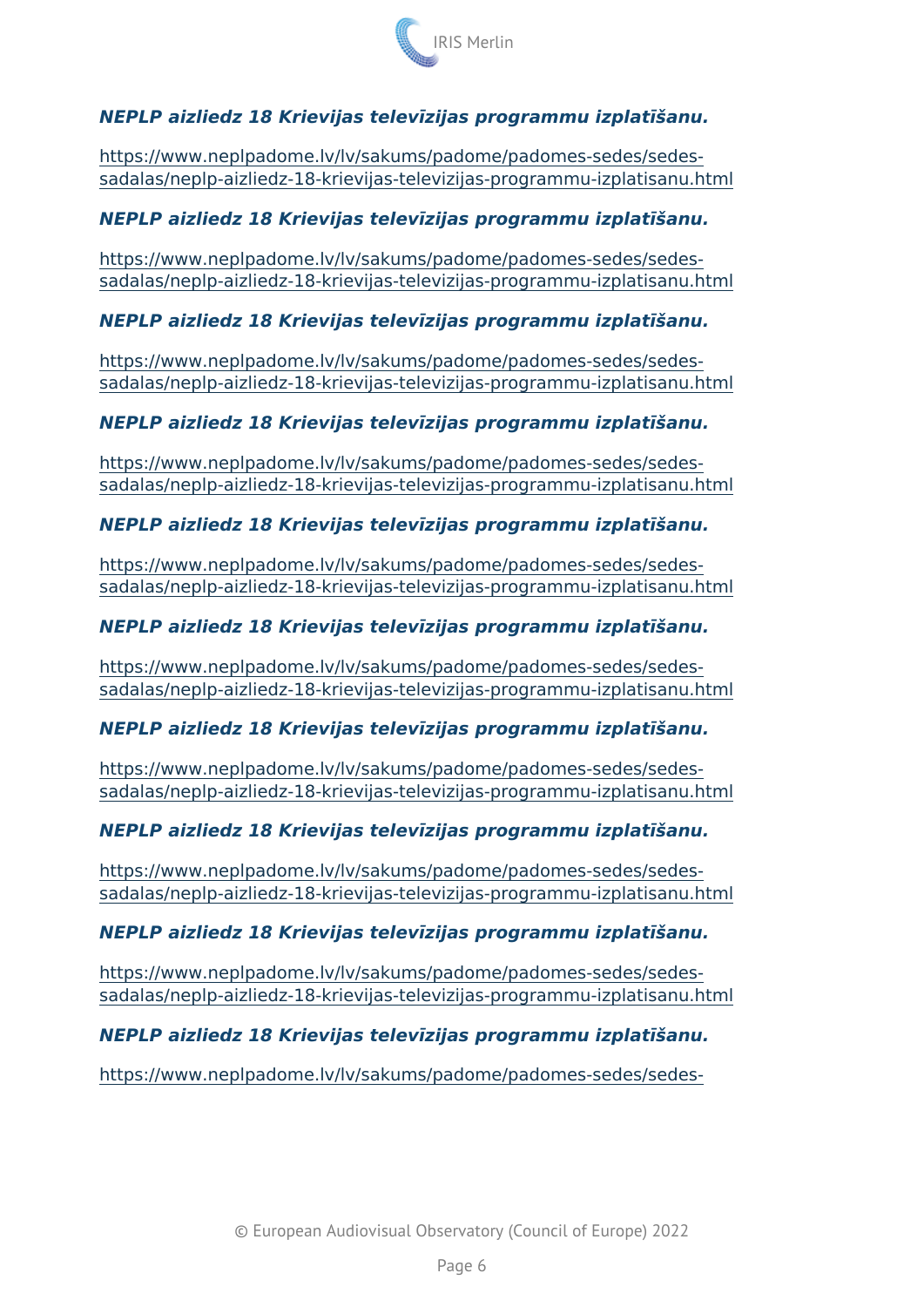[sadalas/neplp-aizliedz-18-krievijas-televizijas-progr](https://www.neplpadome.lv/lv/sakums/padome/padomes-sedes/sedes-sadalas/neplp-aizliedz-18-krievijas-televizijas-programmu-izplatisanu.html)ammu-izplatisa

NEPLP aizliedz 18 Krievijas telev+zijas programmu izplat+aanu.

[https://www.neplpadome.lv/lv/sakums/padome/pad](https://www.neplpadome.lv/lv/sakums/padome/padomes-sedes/sedes-sadalas/neplp-aizliedz-18-krievijas-televizijas-programmu-izplatisanu.html)omes-sedes/sedes [sadalas/neplp-aizliedz-18-krievijas-televizijas-progr](https://www.neplpadome.lv/lv/sakums/padome/padomes-sedes/sedes-sadalas/neplp-aizliedz-18-krievijas-televizijas-programmu-izplatisanu.html)ammu-izplatisa

Press release: the NEPLP prohibits the distribution of 18 channels Press release: the NEPLP prohibits the distribution of 18 channels Press release: the NEPLP prohibits the distribution of 18 channels Press release: the NEPLP prohibits the distribution of 18 channels Press release: the NEPLP prohibits the distribution of 18 channels Press release: the NEPLP prohibits the distribution of 18 channels Press release: the NEPLP prohibits the distribution of 18 channels Press release: the NEPLP prohibits the distribution of 18 channels Press release: the NEPLP prohibits the distribution of 18 channels Press release: the NEPLP prohibits the distribution of 18 channels Press release: the NEPLP prohibits the distribution of 18 channels

Nacion I s elektronisko plaasaziFas l+dzek<u padomes l mums Nr. Par telev+zijas programmu "NTV Serial" (" " !5@80;"), "NT (" " !B8;L") un "NTV Pravo" (" " @02>") izplat+aanas aizli Latvijas Republikas teritorij .

[https://likumi.lv/ta/id/330746-par-televizijas-programmu-n](https://likumi.lv/ta/id/330746-par-televizijas-programmu-ntv-serial-ntv-stilj-un-ntv-pravo)tv-serial[prav](https://likumi.lv/ta/id/330746-par-televizijas-programmu-ntv-serial-ntv-stilj-un-ntv-pravo)o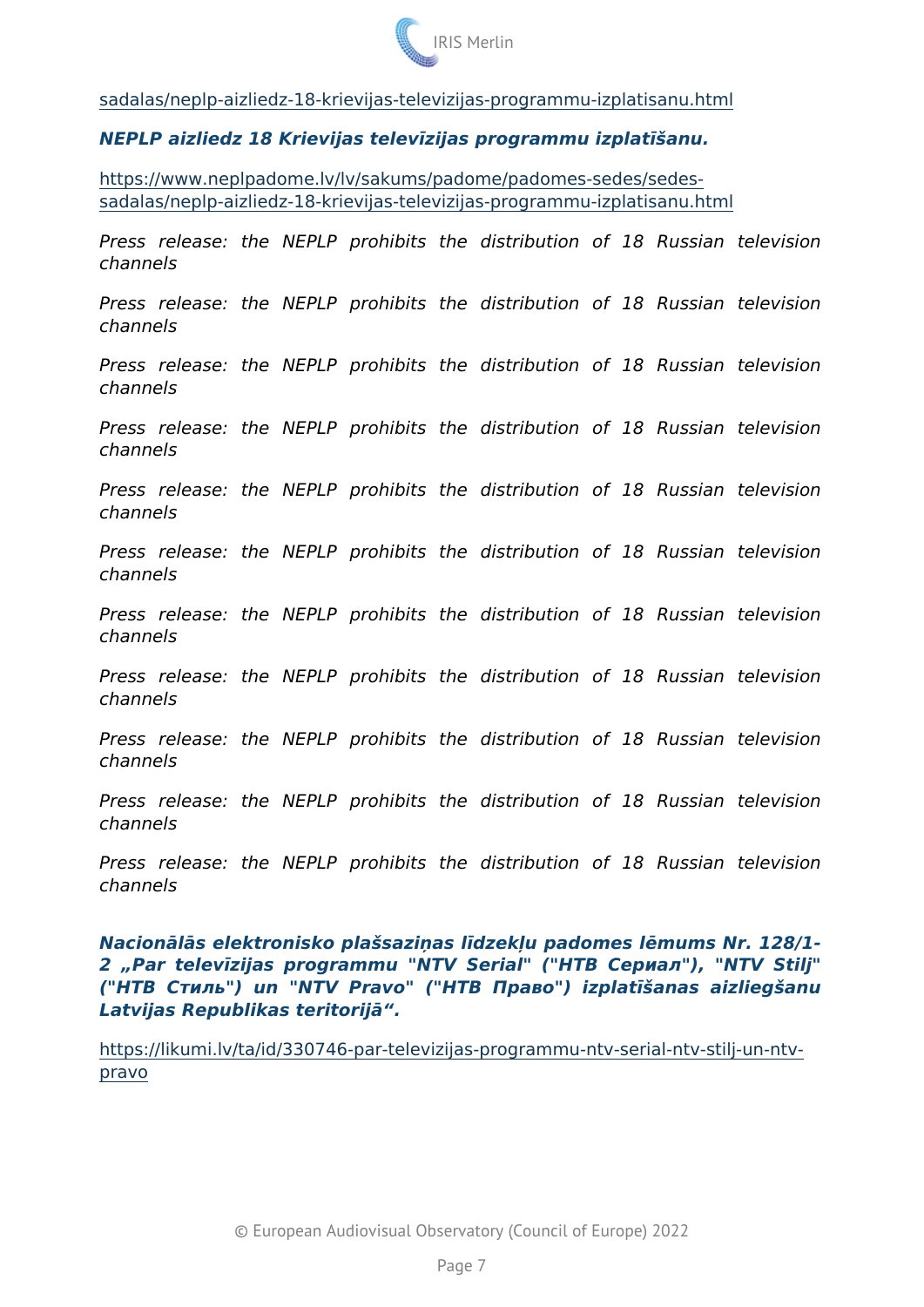Nacion I s elektronisko plaasaziFas l+dzek<u padomes l mums Nr. 2 Par telev+zijas programmu "NTV Serial" (" " !5@80;"), "NT (" " !B8;L") un "NTV Pravo" (" " @02>") izplat+aanas aizli Latvijas Republikas teritorij .

[https://likumi.lv/ta/id/330746-par-televizijas-programmu-n](https://likumi.lv/ta/id/330746-par-televizijas-programmu-ntv-serial-ntv-stilj-un-ntv-pravo)tv-serial[prav](https://likumi.lv/ta/id/330746-par-televizijas-programmu-ntv-serial-ntv-stilj-un-ntv-pravo)o

Nacion I s elektronisko plaasaziFas l+dzek<u padomes l mums Nr. 2 Par telev+zijas programmu "NTV Serial" (" " !5@80;"), "NT (" " !B8;L") un "NTV Pravo" (" " @02>") izplat+aanas aizli Latvijas Republikas teritorij .

[https://likumi.lv/ta/id/330746-par-televizijas-programmu-n](https://likumi.lv/ta/id/330746-par-televizijas-programmu-ntv-serial-ntv-stilj-un-ntv-pravo)tv-serial[prav](https://likumi.lv/ta/id/330746-par-televizijas-programmu-ntv-serial-ntv-stilj-un-ntv-pravo)o

Nacion I s elektronisko plaasaziFas l+dzek<u padomes l mums Nr. 2 Par telev+zijas programmu "NTV Serial" (" " !5@80;"), "NT  $($ "  $|B8;L"$ ) un "NTV Pravo" ("  $@02>$ ") izplat+aanas aizli Latvijas Republikas teritorij .

[https://likumi.lv/ta/id/330746-par-televizijas-programmu-n](https://likumi.lv/ta/id/330746-par-televizijas-programmu-ntv-serial-ntv-stilj-un-ntv-pravo)tv-serial[prav](https://likumi.lv/ta/id/330746-par-televizijas-programmu-ntv-serial-ntv-stilj-un-ntv-pravo)o

Nacion I s elektronisko plaasaziFas l+dzek<u padomes l mums Nr. 2 Par telev+zijas programmu "NTV Serial" (" " !5@80;"), "NT  $($ "  $\blacksquare$   $\blacksquare$   $\blacksquare$   $\blacksquare$   $\blacksquare$   $\blacksquare$   $\blacksquare$   $\blacksquare$   $\blacksquare$   $\blacksquare$   $\blacksquare$   $\blacksquare$   $\blacksquare$   $\blacksquare$   $\blacksquare$   $\blacksquare$   $\blacksquare$   $\blacksquare$   $\blacksquare$   $\blacksquare$   $\blacksquare$   $\blacksquare$   $\blacksquare$   $\blacksquare$   $\blacksquare$   $\blacksquare$   $\blacksquare$   $\blacksquare$   $\blacksquare$   $\blacksquare$   $\blacksquare$ Latvijas Republikas teritorij.

[https://likumi.lv/ta/id/330746-par-televizijas-programmu-n](https://likumi.lv/ta/id/330746-par-televizijas-programmu-ntv-serial-ntv-stilj-un-ntv-pravo)tv-serial[prav](https://likumi.lv/ta/id/330746-par-televizijas-programmu-ntv-serial-ntv-stilj-un-ntv-pravo)o

Nacion I s elektronisko plaasaziFas l+dzek<u padomes l mums Nr. 2 Par telev+zijas programmu "NTV Serial" (" " !5@80;"), "NT (" " !B8;L") un "NTV Pravo" (" " @02>") izplat+aanas aizli Latvijas Republikas teritorij .

[https://likumi.lv/ta/id/330746-par-televizijas-programmu-n](https://likumi.lv/ta/id/330746-par-televizijas-programmu-ntv-serial-ntv-stilj-un-ntv-pravo)tv-serial[prav](https://likumi.lv/ta/id/330746-par-televizijas-programmu-ntv-serial-ntv-stilj-un-ntv-pravo)o

Nacion I s elektronisko plaasaziFas l+dzek<u padomes l mums Nr. 2 Par telev+zijas programmu "NTV Serial" (" " !5@80;"), "NT (" " !B8;L") un "NTV Pravo" (" " @02>") izplat+aanas aizli Latvijas Republikas teritorij .

## [https://likumi.lv/ta/id/330746-par-televizijas-programmu-n](https://likumi.lv/ta/id/330746-par-televizijas-programmu-ntv-serial-ntv-stilj-un-ntv-pravo)tv-serial[prav](https://likumi.lv/ta/id/330746-par-televizijas-programmu-ntv-serial-ntv-stilj-un-ntv-pravo)o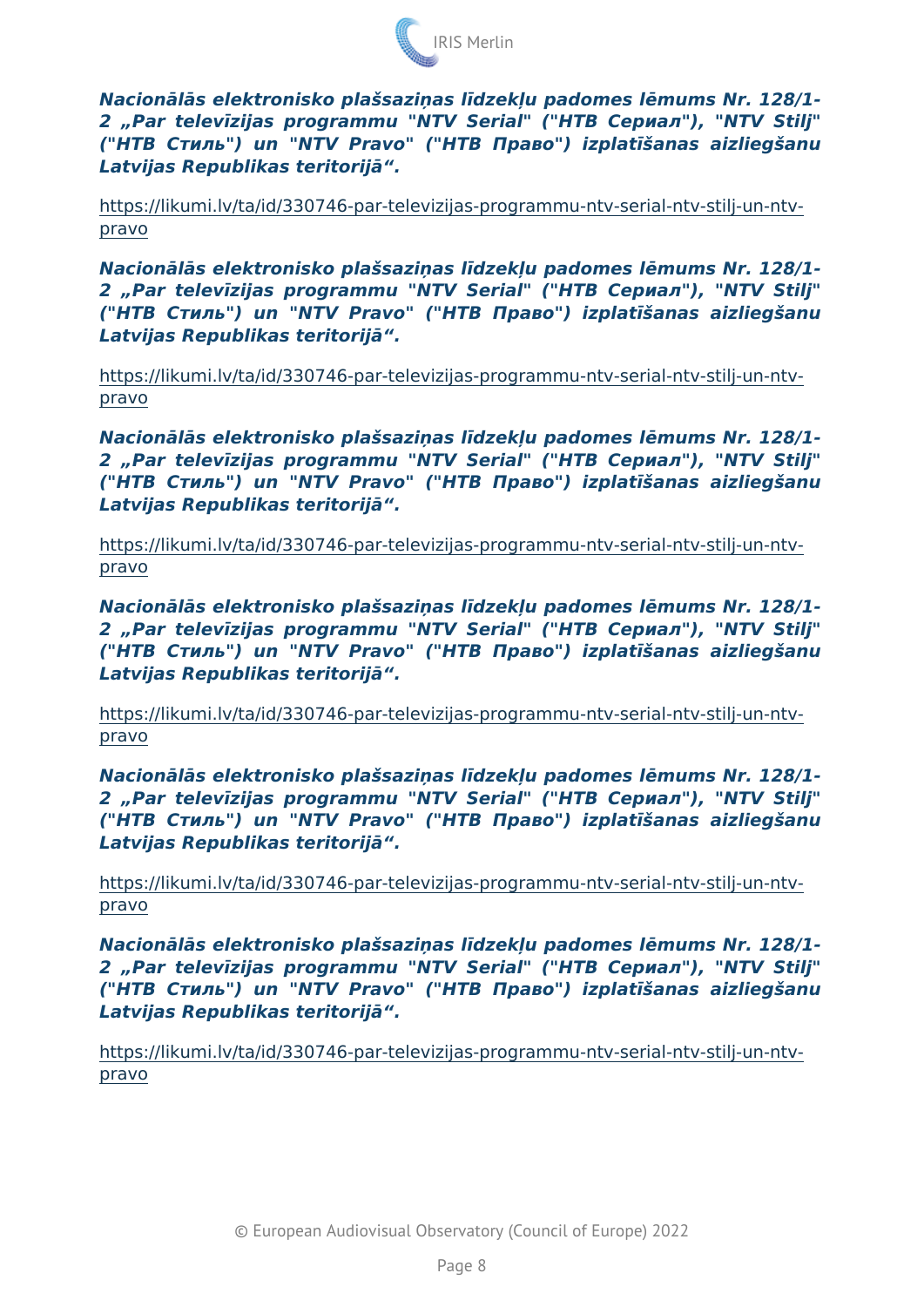Nacion I s elektronisko plaasaziFas l+dzek<u padomes l mums Nr. 2 Par telev+zijas programmu "NTV Serial" (" " !5@80;"), "NT (" " !B8;L") un "NTV Pravo" (" " @02>") izplat+aanas aizli Latvijas Republikas teritorij .

[https://likumi.lv/ta/id/330746-par-televizijas-programmu-n](https://likumi.lv/ta/id/330746-par-televizijas-programmu-ntv-serial-ntv-stilj-un-ntv-pravo)tv-serial[prav](https://likumi.lv/ta/id/330746-par-televizijas-programmu-ntv-serial-ntv-stilj-un-ntv-pravo)o

Nacion I s elektronisko plaasaziFas l+dzek<u padomes l mums Nr. 2 Par telev+zijas programmu "NTV Serial" (" " !5@80;"), "NT ("" !B8;L") un "NTV Pravo" ("" @02>") izplat+aanas aizliegaanu Latvijas Republikas teritorij .

[https://likumi.lv/ta/id/330746-par-televizijas-programmu-n](https://likumi.lv/ta/id/330746-par-televizijas-programmu-ntv-serial-ntv-stilj-un-ntv-pravo)tv-serial[prav](https://likumi.lv/ta/id/330746-par-televizijas-programmu-ntv-serial-ntv-stilj-un-ntv-pravo)o

Nacion I s elektronisko plaasaziFas l+dzek<u padomes l mums Nr. 2 Par telev+zijas programmu "NTV Serial" (" " !5@80;"), "NT  $($ "  $\mathsf{IB8}; \mathsf{L}$ ") un "NTV Pravo" (" "  $@02>$ ") izplat+aanas aizli Latvijas Republikas teritorij .

[https://likumi.lv/ta/id/330746-par-televizijas-programmu-n](https://likumi.lv/ta/id/330746-par-televizijas-programmu-ntv-serial-ntv-stilj-un-ntv-pravo)tv-serial[prav](https://likumi.lv/ta/id/330746-par-televizijas-programmu-ntv-serial-ntv-stilj-un-ntv-pravo)o

Nacion I s elektronisko plaasaziFas l+dzek<u padomes l mums Nr. 2 Par telev+zijas programmu "NTV Serial" (" " !5@80;"), "NT  $($ "  $\blacksquare$   $\blacksquare$   $\blacksquare$   $\blacksquare$   $\blacksquare$   $\blacksquare$   $\blacksquare$   $\blacksquare$   $\blacksquare$   $\blacksquare$   $\blacksquare$   $\blacksquare$   $\blacksquare$   $\blacksquare$   $\blacksquare$   $\blacksquare$   $\blacksquare$   $\blacksquare$   $\blacksquare$   $\blacksquare$   $\blacksquare$   $\blacksquare$   $\blacksquare$   $\blacksquare$   $\blacksquare$   $\blacksquare$   $\blacksquare$   $\blacksquare$   $\blacksquare$   $\blacksquare$   $\blacksquare$ Latvijas Republikas teritorij.

[https://likumi.lv/ta/id/330746-par-televizijas-programmu-n](https://likumi.lv/ta/id/330746-par-televizijas-programmu-ntv-serial-ntv-stilj-un-ntv-pravo)tv-serial[prav](https://likumi.lv/ta/id/330746-par-televizijas-programmu-ntv-serial-ntv-stilj-un-ntv-pravo)o

The 10 March 2022 decision of the National Electronic Mass Latvia No. 128/1-2

The 10 March 2022 decision of the National Electronic Mass Latvia No. 128/1-2

The 10 March 2022 decision of the National Electronic Mass Latvia No. 128/1-2

The 10 March 2022 decision of the National Electronic Mass Latvia No. 128/1-2

The 10 March 2022 decision of the National Electronic Mass Latvia No. 128/1-2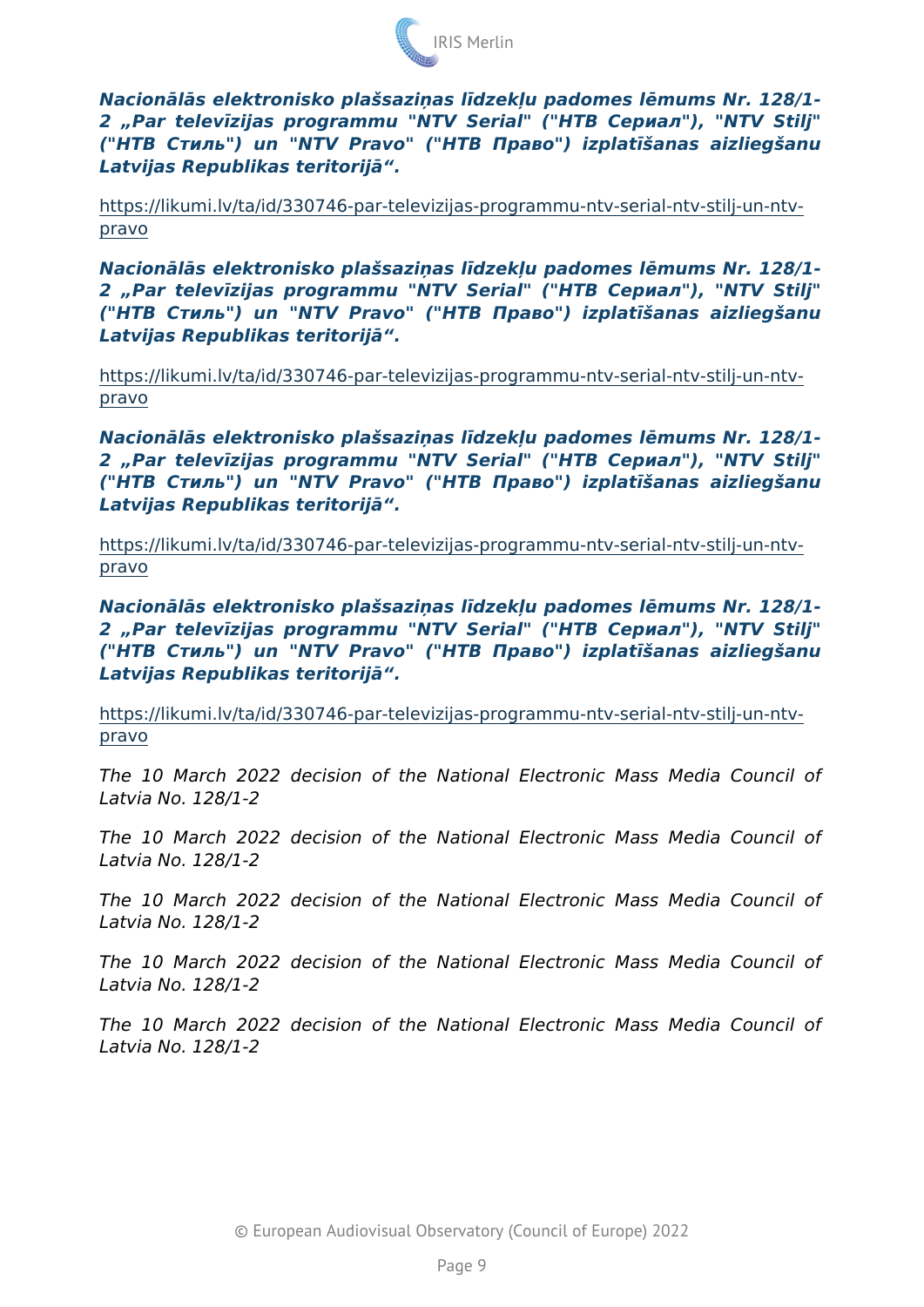The 10 March 2022 decision of the National Electronic Mass Latvia No. 128/1-2

The 10 March 2022 decision of the National Electronic Mass Latvia No. 128/1-2

The 10 March 2022 decision of the National Electronic Mass Latvia No. 128/1-2

The 10 March 2022 decision of the National Electronic Mass Latvia No. 128/1-2

The 10 March 2022 decision of the National Electronic Mass Latvia No. 128/1-2

The 10 March 2022 decision of the National Electronic Mass Latvia No. 128/1-2

Groz+jumi Elektronisko sakaru likum

[https://likumi.lv/ta/id/330742-grozijumi-elektro](https://likumi.lv/ta/id/330742-grozijumi-elektronisko-sakaru-likuma)nisko-sakaru-likuma

Groz+jumi Elektronisko sakaru likum

[https://likumi.lv/ta/id/330742-grozijumi-elektro](https://likumi.lv/ta/id/330742-grozijumi-elektronisko-sakaru-likuma)nisko-sakaru-likuma

Groz+jumi Elektronisko sakaru likum

[https://likumi.lv/ta/id/330742-grozijumi-elektro](https://likumi.lv/ta/id/330742-grozijumi-elektronisko-sakaru-likuma)nisko-sakaru-likuma

Groz+jumi Elektronisko sakaru likum

[https://likumi.lv/ta/id/330742-grozijumi-elektro](https://likumi.lv/ta/id/330742-grozijumi-elektronisko-sakaru-likuma)nisko-sakaru-likuma

Groz+jumi Elektronisko sakaru likum

[https://likumi.lv/ta/id/330742-grozijumi-elektro](https://likumi.lv/ta/id/330742-grozijumi-elektronisko-sakaru-likuma)nisko-sakaru-likuma

Groz+jumi Elektronisko sakaru likum

[https://likumi.lv/ta/id/330742-grozijumi-elektro](https://likumi.lv/ta/id/330742-grozijumi-elektronisko-sakaru-likuma)nisko-sakaru-likuma

Groz+jumi Elektronisko sakaru likum

[https://likumi.lv/ta/id/330742-grozijumi-elektro](https://likumi.lv/ta/id/330742-grozijumi-elektronisko-sakaru-likuma)nisko-sakaru-likuma

Groz+jumi Elektronisko sakaru likum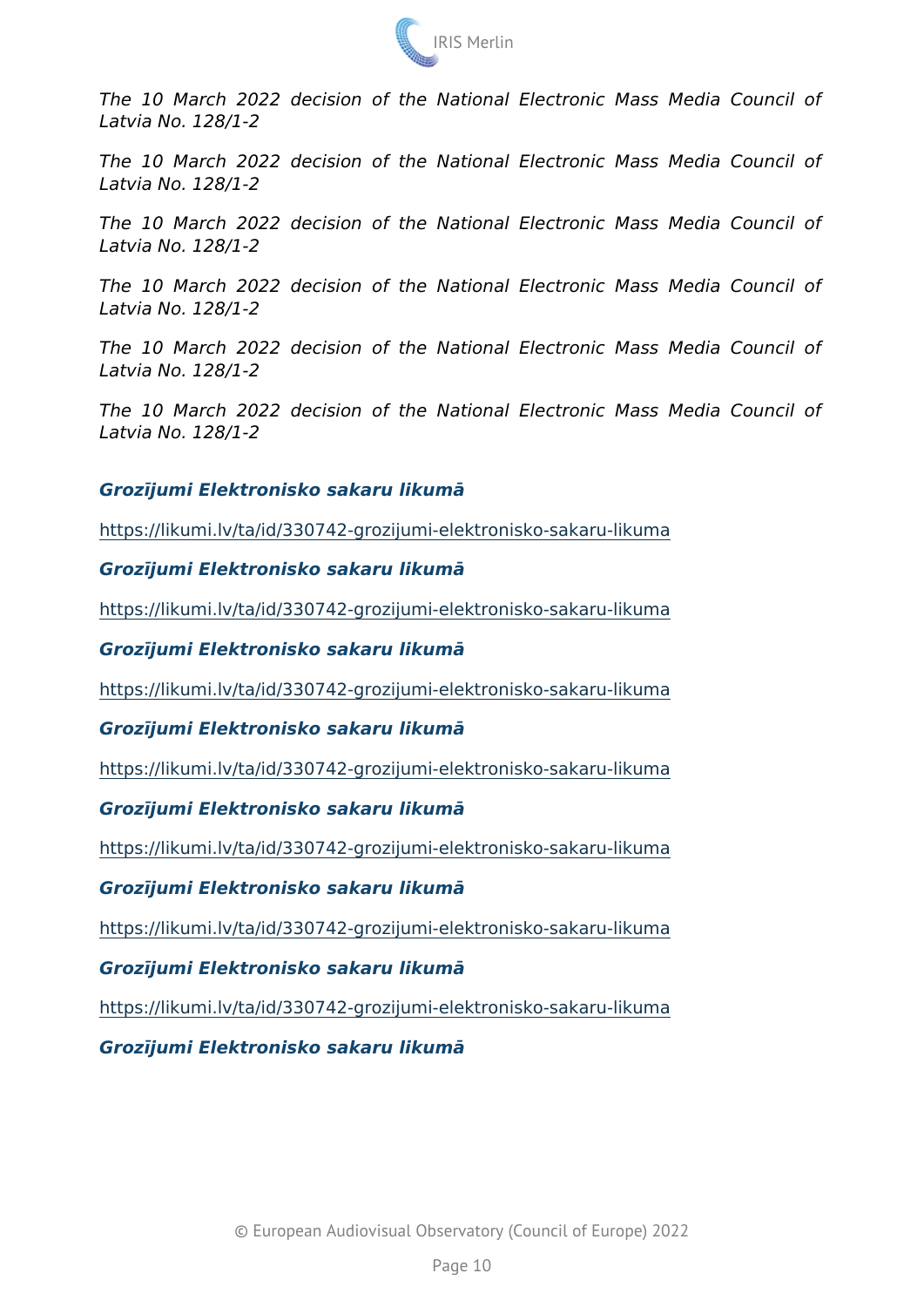[https://likumi.lv/ta/id/330742-grozijumi-elektro](https://likumi.lv/ta/id/330742-grozijumi-elektronisko-sakaru-likuma)nisko-sakaru-likuma

Groz+jumi Elektronisko sakaru likum

[https://likumi.lv/ta/id/330742-grozijumi-elektro](https://likumi.lv/ta/id/330742-grozijumi-elektronisko-sakaru-likuma)nisko-sakaru-likuma

Groz+jumi Elektronisko sakaru likum

[https://likumi.lv/ta/id/330742-grozijumi-elektro](https://likumi.lv/ta/id/330742-grozijumi-elektronisko-sakaru-likuma)nisko-sakaru-likuma

Groz+jumi Elektronisko sakaru likum

[https://likumi.lv/ta/id/330742-grozijumi-elektro](https://likumi.lv/ta/id/330742-grozijumi-elektronisko-sakaru-likuma)nisko-sakaru-likuma

Amendments to the Electronic Communications Law Amendments to the Electronic Communications Law Amendments to the Electronic Communications Law Amendments to the Electronic Communications Law Amendments to the Electronic Communications Law Amendments to the Electronic Communications Law Amendments to the Electronic Communications Law Amendments to the Electronic Communications Law Amendments to the Electronic Communications Law Amendments to the Electronic Communications Law Amendments to the Electronic Communications Law

Nacion I s elektronisko plaasaziFas l+dzek<u padomes l mums Nr. 2 Par piek<uves liegaanu t+mek<a vietnm

[https://likumi.lv/ta/id/330850-par-piekluves-liegs](https://likumi.lv/ta/id/330850-par-piekluves-liegsanu-timekla-vietnem)anu-timekla-vietnem

Nacion I s elektronisko plaasaziFas l+dzek<u padomes l mums Nr. 2 Par piek<uves liegaanu t+mek<a vietnm

[https://likumi.lv/ta/id/330850-par-piekluves-liegs](https://likumi.lv/ta/id/330850-par-piekluves-liegsanu-timekla-vietnem)anu-timekla-vietnem

Nacion I s elektronisko plaasaziFas l+dzek<u padomes l mums Nr. 2 Par piek<uves liegaanu t+mek<a vietnm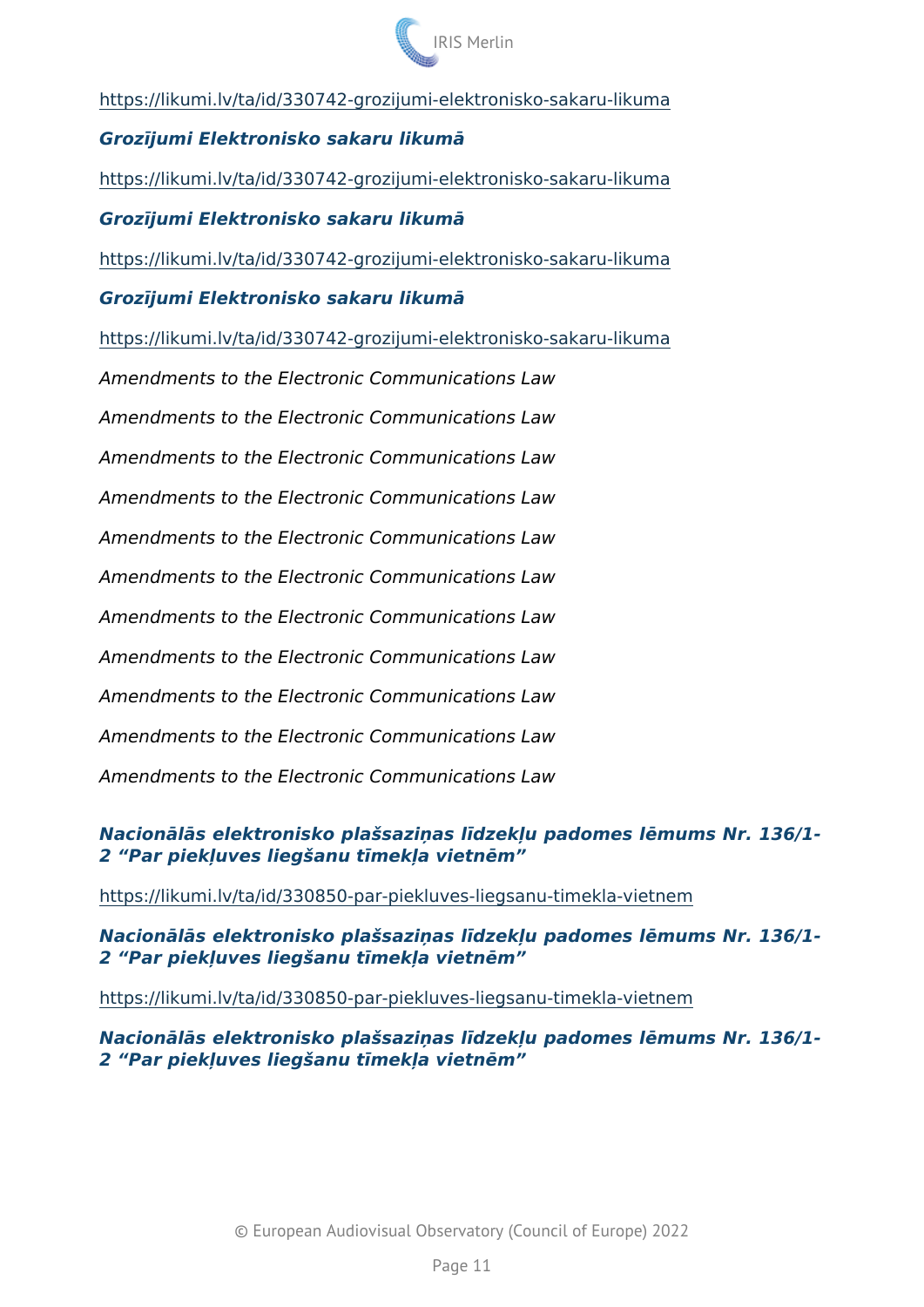[https://likumi.lv/ta/id/330850-par-piekluves-liegs](https://likumi.lv/ta/id/330850-par-piekluves-liegsanu-timekla-vietnem)anu-timekla-vietnem

Nacion I s elektronisko plaasaziFas l+dzek<u padomes l mums Nr. 2 Par piek<uves liegaanu t+mek<a vietnm

[https://likumi.lv/ta/id/330850-par-piekluves-liegs](https://likumi.lv/ta/id/330850-par-piekluves-liegsanu-timekla-vietnem)anu-timekla-vietnem

Nacion I s elektronisko plaasaziFas l+dzek<u padomes l mums Nr. Par piek<uves liegaanu t+mek<a vietn m

[https://likumi.lv/ta/id/330850-par-piekluves-liegs](https://likumi.lv/ta/id/330850-par-piekluves-liegsanu-timekla-vietnem)anu-timekla-vietnem

Nacion I s elektronisko plaasaziFas l+dzek<u padomes l mums Nr. 2 Par piek<uves liegaanu t+mek<a vietnm

[https://likumi.lv/ta/id/330850-par-piekluves-liegs](https://likumi.lv/ta/id/330850-par-piekluves-liegsanu-timekla-vietnem)anu-timekla-vietnem

Nacion I s elektronisko plaasaziFas l+dzek<u padomes l mums Nr. 2 Par piek<uves liegaanu t+mek<a vietnm

[https://likumi.lv/ta/id/330850-par-piekluves-liegs](https://likumi.lv/ta/id/330850-par-piekluves-liegsanu-timekla-vietnem)anu-timekla-vietnem

Nacion I s elektronisko plaasaziFas l+dzek<u padomes l mums Nr. 2 Par piek<uves liegaanu t+mek<a vietnm

[https://likumi.lv/ta/id/330850-par-piekluves-liegs](https://likumi.lv/ta/id/330850-par-piekluves-liegsanu-timekla-vietnem)anu-timekla-vietnem

Nacion I s elektronisko plaasaziFas l+dzek<u padomes l mums Nr. 2 Par piek<uves liegaanu t+mek<a vietnm

[https://likumi.lv/ta/id/330850-par-piekluves-liegs](https://likumi.lv/ta/id/330850-par-piekluves-liegsanu-timekla-vietnem)anu-timekla-vietnem

Nacion I s elektronisko plaasaziFas l+dzek<u padomes l mums Nr. 2 Par piek<uves liegaanu t+mek<a vietnm

[https://likumi.lv/ta/id/330850-par-piekluves-liegs](https://likumi.lv/ta/id/330850-par-piekluves-liegsanu-timekla-vietnem)anu-timekla-vietnem

Nacion I s elektronisko plaasaziFas l+dzek<u padomes l mums Nr. 2 Par piek<uves liegaanu t+mek<a vietnm

[https://likumi.lv/ta/id/330850-par-piekluves-liegs](https://likumi.lv/ta/id/330850-par-piekluves-liegsanu-timekla-vietnem)anu-timekla-vietnem

The 15 March 2022 decision of the National Electronic Mass Latvia No. 136/1-2

The 15 March 2022 decision of the National Electronic Mass Latvia No. 136/1-2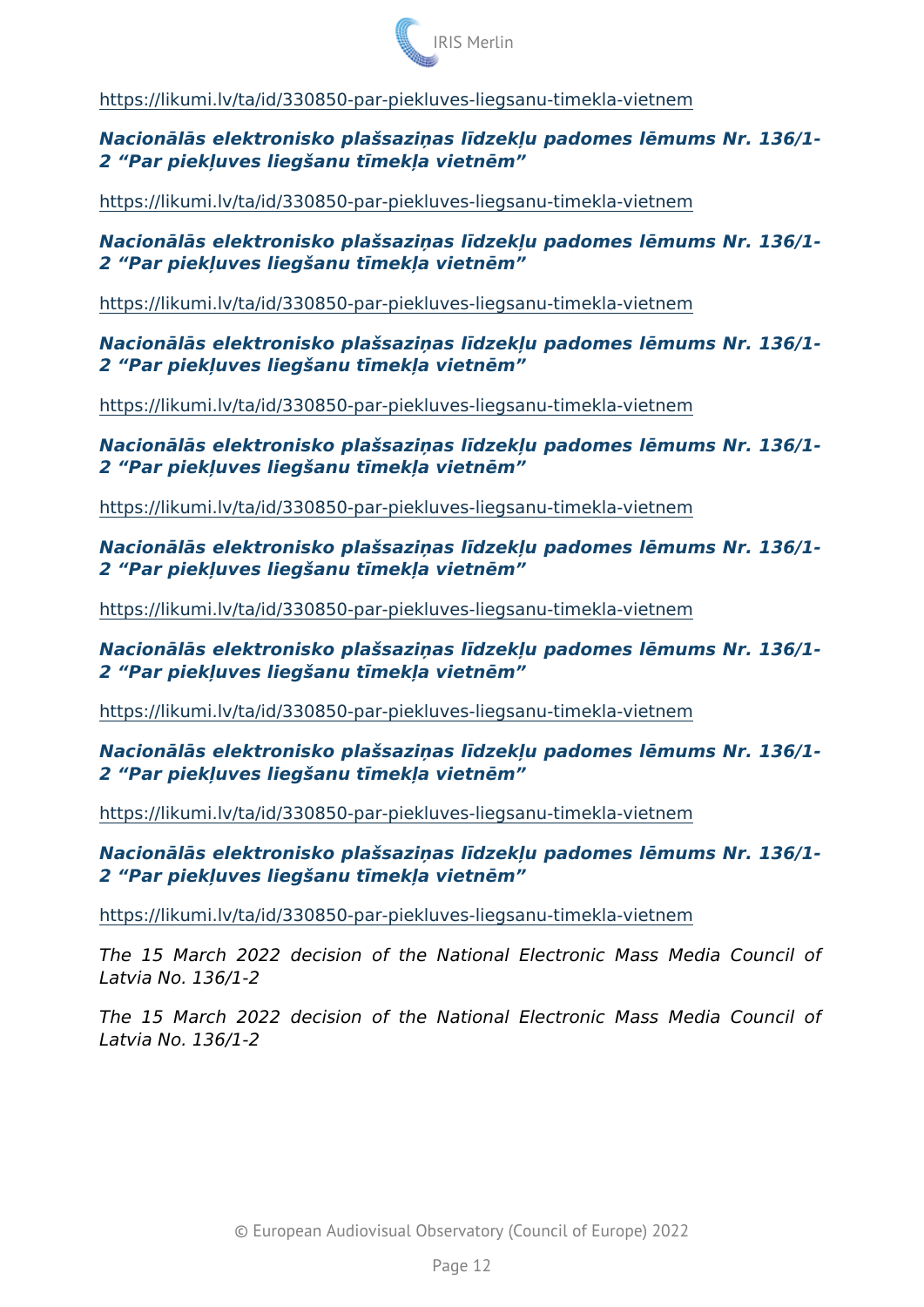The 15 March 2022 decision of the National Electronic Mass Latvia No. 136/1-2 The 15 March 2022 decision of the National Electronic Mass Latvia No. 136/1-2 The 15 March 2022 decision of the National Electronic Mass Latvia No. 136/1-2 The 15 March 2022 decision of the National Electronic Mass Latvia No. 136/1-2 The 15 March 2022 decision of the National Electronic Mass Latvia No. 136/1-2 The 15 March 2022 decision of the National Electronic Mass Latvia No. 136/1-2 The 15 March 2022 decision of the National Electronic Mass Latvia No. 136/1-2 The 15 March 2022 decision of the National Electronic Mass Latvia No. 136/1-2 The 15 March 2022 decision of the National Electronic Mass Latvia No. 136/1-2 Groz+jums Aizsarg ta pakalpojuma likum [https://likumi.lv/ta/id/330740-grozijums-aizsargata](https://likumi.lv/ta/id/330740-grozijums-aizsargata-pakalpojuma-likuma)-pakalpojuma-liku Groz+jums Aizsarg ta pakalpojuma likum [https://likumi.lv/ta/id/330740-grozijums-aizsargata](https://likumi.lv/ta/id/330740-grozijums-aizsargata-pakalpojuma-likuma)-pakalpojuma-liki Groz+jums Aizsarg ta pakalpojuma likum [https://likumi.lv/ta/id/330740-grozijums-aizsargata](https://likumi.lv/ta/id/330740-grozijums-aizsargata-pakalpojuma-likuma)-pakalpojuma-liku Groz+jums Aizsarg ta pakalpojuma likum [https://likumi.lv/ta/id/330740-grozijums-aizsargata](https://likumi.lv/ta/id/330740-grozijums-aizsargata-pakalpojuma-likuma)-pakalpojuma-liki

Groz+jums Aizsarg ta pakalpojuma likum

[https://likumi.lv/ta/id/330740-grozijums-aizsargata](https://likumi.lv/ta/id/330740-grozijums-aizsargata-pakalpojuma-likuma)-pakalpojuma-liki

© European Audiovisual Observatory (Council of Europe) 2022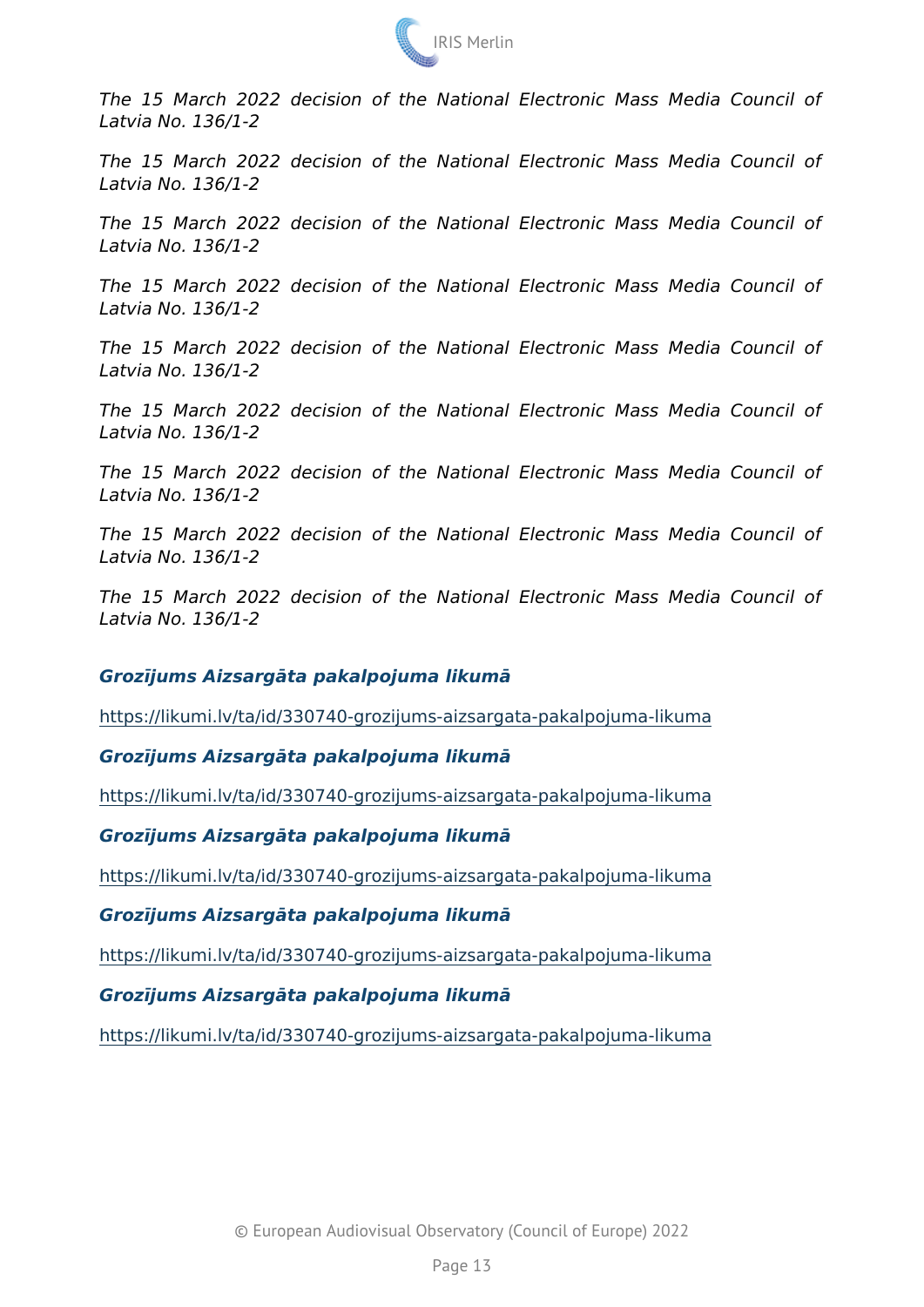Groz+jums Aizsarg ta pakalpojuma likum [https://likumi.lv/ta/id/330740-grozijums-aizsargata](https://likumi.lv/ta/id/330740-grozijums-aizsargata-pakalpojuma-likuma)-pakalpojuma-liki Groz+jums Aizsarg ta pakalpojuma likum [https://likumi.lv/ta/id/330740-grozijums-aizsargata](https://likumi.lv/ta/id/330740-grozijums-aizsargata-pakalpojuma-likuma)-pakalpojuma-liki Groz+jums Aizsarg ta pakalpojuma likum [https://likumi.lv/ta/id/330740-grozijums-aizsargata](https://likumi.lv/ta/id/330740-grozijums-aizsargata-pakalpojuma-likuma)-pakalpojuma-liki Groz+jums Aizsarg ta pakalpojuma likum [https://likumi.lv/ta/id/330740-grozijums-aizsargata](https://likumi.lv/ta/id/330740-grozijums-aizsargata-pakalpojuma-likuma)-pakalpojuma-liki Groz+jums Aizsarg ta pakalpojuma likum [https://likumi.lv/ta/id/330740-grozijums-aizsargata](https://likumi.lv/ta/id/330740-grozijums-aizsargata-pakalpojuma-likuma)-pakalpojuma-liku Groz+jums Aizsarg ta pakalpojuma likum [https://likumi.lv/ta/id/330740-grozijums-aizsargata](https://likumi.lv/ta/id/330740-grozijums-aizsargata-pakalpojuma-likuma)-pakalpojuma-liku Amendments to the Protected Service Law Amendments to the Protected Service Law Amendments to the Protected Service Law Amendments to the Protected Service Law Amendments to the Protected Service Law Amendments to the Protected Service Law Amendments to the Protected Service Law Amendments to the Protected Service Law Amendments to the Protected Service Law Amendments to the Protected Service Law Amendments to the Protected Service Law